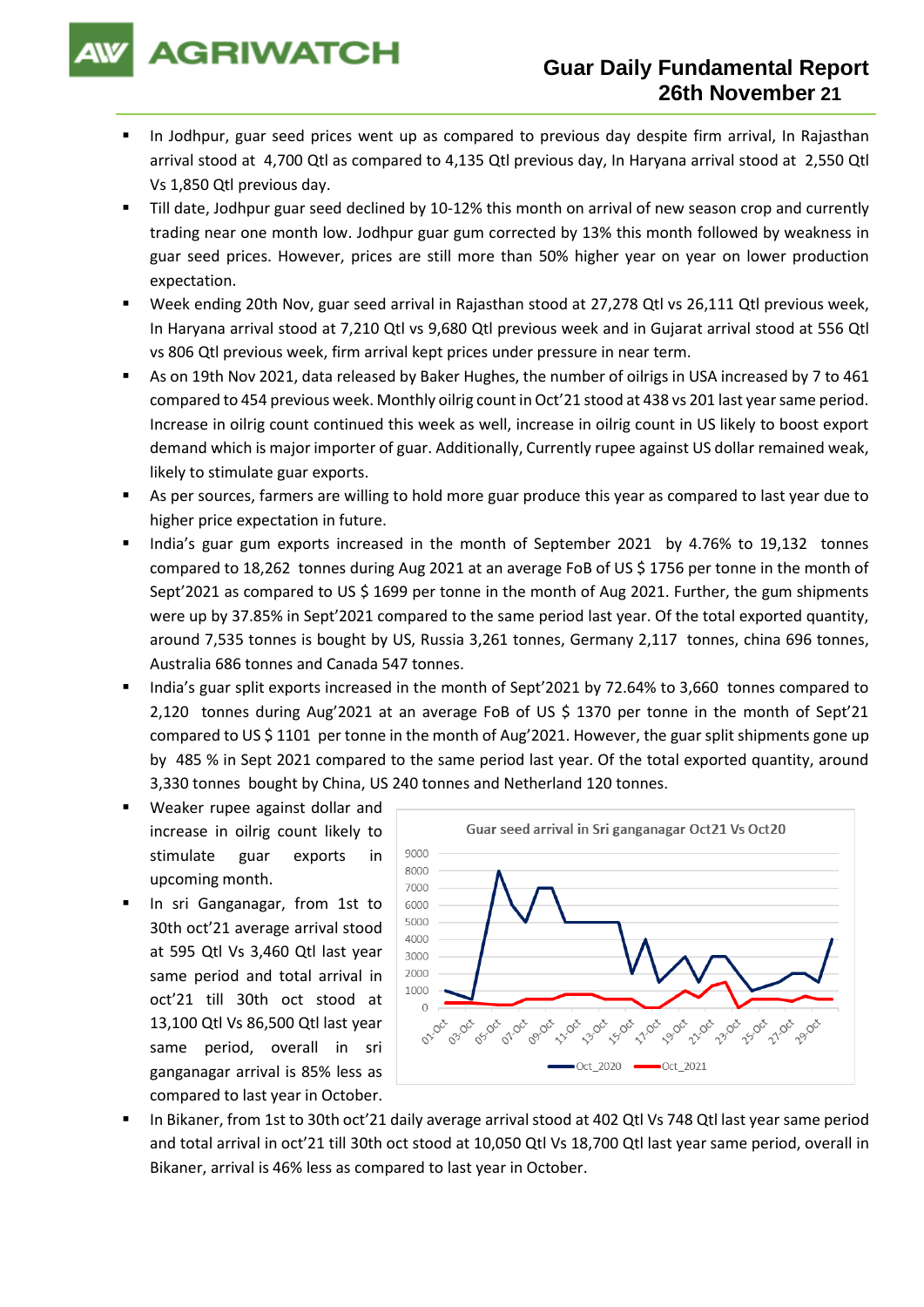**AGRIWATCH** 

- According to IMD, in September, western Rajasthan has received excess rainfall which has affected crop condition, Bikaner has received 294% above average rainfall, Badmer has received 302% above average rainfall and Jaisalmer has received 364% above average rainfall.
- According to Rajasthan govt 2021-22 first advance estimates, Guar seed production estimate pegged at 13.73 lakh tonnes vs 11.36 lakh tonne last year, Additionally, 2021-22 acreage stood at 21.13 lakh hectare as compared to 24.84 lakh hectare last year. Yield pegged higher at 650 kg/Ha vs 458 kg/Ha last year.
- According to Gujarat govt 2021-22 first advance estimates, Guar Seed production estimate pegged at 1.01 lakh tonne Vs 0.85 Lakh tonnes last year, Additionally, 2021-22 acreage stood at 1.21 lakh ha Vs 1.22 lakh ha. Yield pegged higher at 873 kg/ha Vs 699 Kg/ Ha last year.
- According to the provisional data from Agricultural and Processed Food Products Export Development Authority (APEDA), the guar gum exports from India increased by 30% to 1.07 lakh tonnes during April-July (2020-2021) this fiscal vs 0.82 lakh tonnes during the corresponding period last year. In value terms, the exports witnessed a decline of 27% to Rs. 865 crores vs Rs. 683 Cr. crores same period last year.

### **Previous Updates:**

- India's guar gum exports increased in the month of August 2021 by 10.48% to 18,262 tonnes compared to 16,530 tonnes during July 2021 at an average FoB of US \$ 1699 per tonne in the month of Aug'2021 as compared to US \$ 1739 per tonne in the month of July 2021. Further, the gum shipments were up by 42.38% in Aug'2021 compared to the same period last year. Of the total exported quantity, around 5,401 tonnes is bought by US, Russia (3,085 tonnes), Germany (2,535 tonnes) and china 959 tonnes.
- India's guar split exports declined in the month of Aug'2021 by 62.54% to 2,120 tonnes compared to 5,660 tonnes during July'2021 at an average FoB of US \$ 1101 per tonne in the month of Aug'21 compared to US \$ 1157 per tonne in the month of July'2021. However, the guar split shipments gone up by 221 % in Aug 2021 compared to the same period last year. Of the total exported quantity, around 940 tonnes bought by China, US (760 tonnes) and Switzerland 240 tonnes.
- **Outlook:** The guar seed and guar gum prices are likely to trade with firm bias in long term amid lower acreage, lower yield expectation, increase in oil rig count with good industrial demand and lower arrival in mandis as compared to last year, However firm arrival in last few weeks kept prices under pressure in near term. Guar seed prices are expected to trade around Rs5600-6200/Qtl.

| NCDEX-FUTURES MARKET – Guar Seed |         |      |             |      |              |               |         |           |         |
|----------------------------------|---------|------|-------------|------|--------------|---------------|---------|-----------|---------|
| <b>Contract</b>                  | %       | Open | <b>High</b> | Low  | <b>Close</b> | <b>Volume</b> | Change  | <b>OI</b> | Change  |
| <b>Nov-21</b>                    | $+0.74$ | 6032 | 6150        | 5980 | 6090         | 44875         | $-7885$ | 49245     | $-3305$ |
| <b>Dec-21</b>                    | $+0.64$ | 6066 | 6214        | 6049 | 6148         | 16185         | 5520    | 21145     | 5470    |

## **NCDEX-FUTURES MARKET- Guar Gum**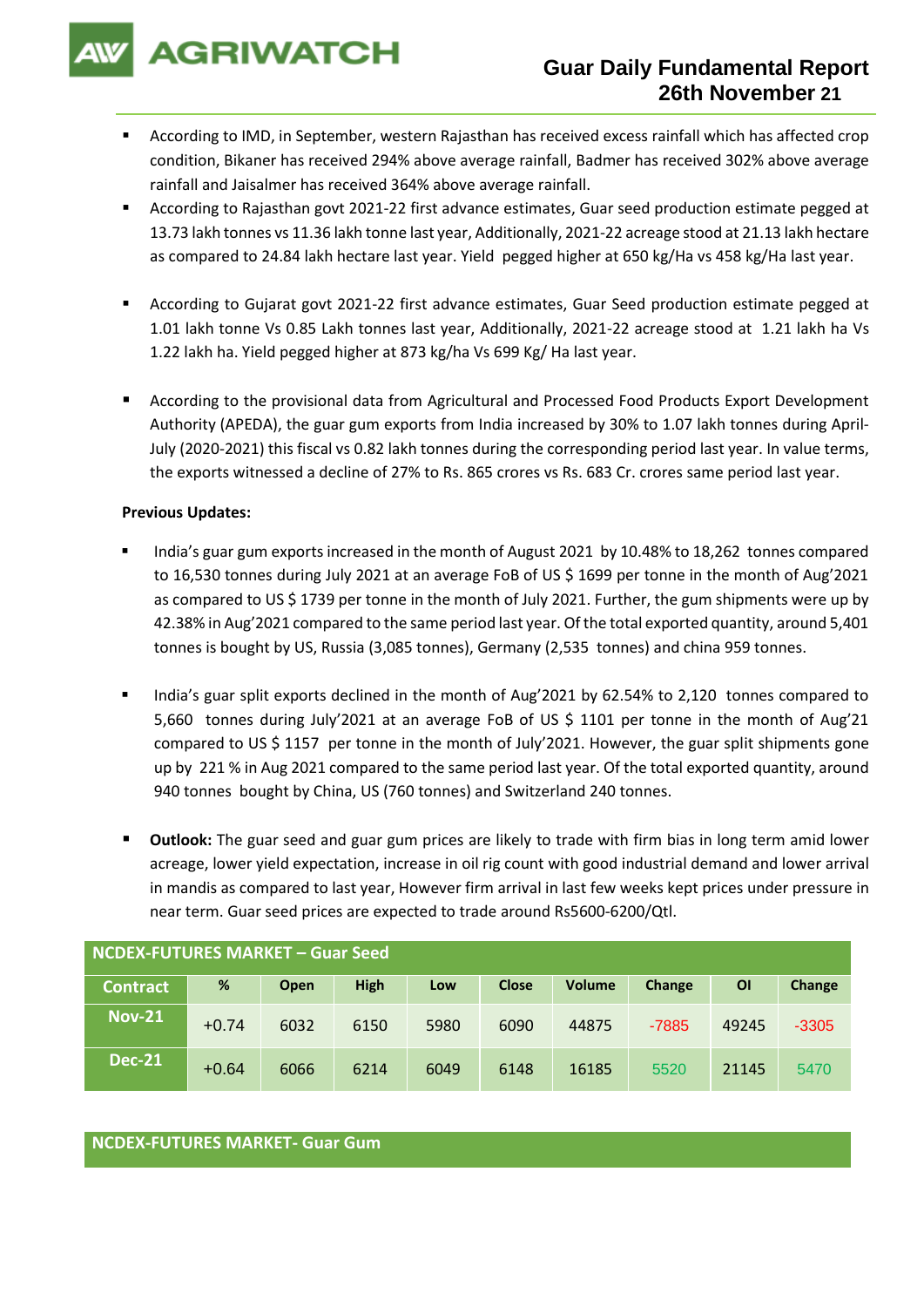

# **Guar Daily Fundamental Report 26th November 21**

| <b>Contract</b>          | %       | <b>Open</b> | <b>High</b> | Low   | Close | <b>Volume</b> | Change | ΟI    | Change   |
|--------------------------|---------|-------------|-------------|-------|-------|---------------|--------|-------|----------|
| <b>Nov-21</b>            | $+1.47$ | 10784       | 11299       | 10611 | 11050 | 22530         | 955    | 39655 | $-4.780$ |
| $\sf $ Dec-21 $^\dagger$ | $+1.46$ | 10918       | 11435       | 10800 | 11200 | 11995         | 4445   | 16215 | 2.815    |

| <b>Guar seed Stock Position:</b> |              |                   |              |  |  |  |  |
|----------------------------------|--------------|-------------------|--------------|--|--|--|--|
| <b>Stocks</b>                    | <b>Demat</b> | <b>In-Process</b> | <b>Total</b> |  |  |  |  |
|                                  | 24-Nov-21    | 24-Nov-21         | 24-Nov-21    |  |  |  |  |
| <b>Bikaner</b>                   | 15792        | 151               | 15943        |  |  |  |  |
| <b>Deesa</b>                     | 138          | ۰                 | 138          |  |  |  |  |
| Sri Ganganagar                   | 1271         | 20                | 1291         |  |  |  |  |
| <b>Jodhpur</b>                   | 714          |                   | 714          |  |  |  |  |
| <b>Nokha</b>                     |              | ۰                 | -            |  |  |  |  |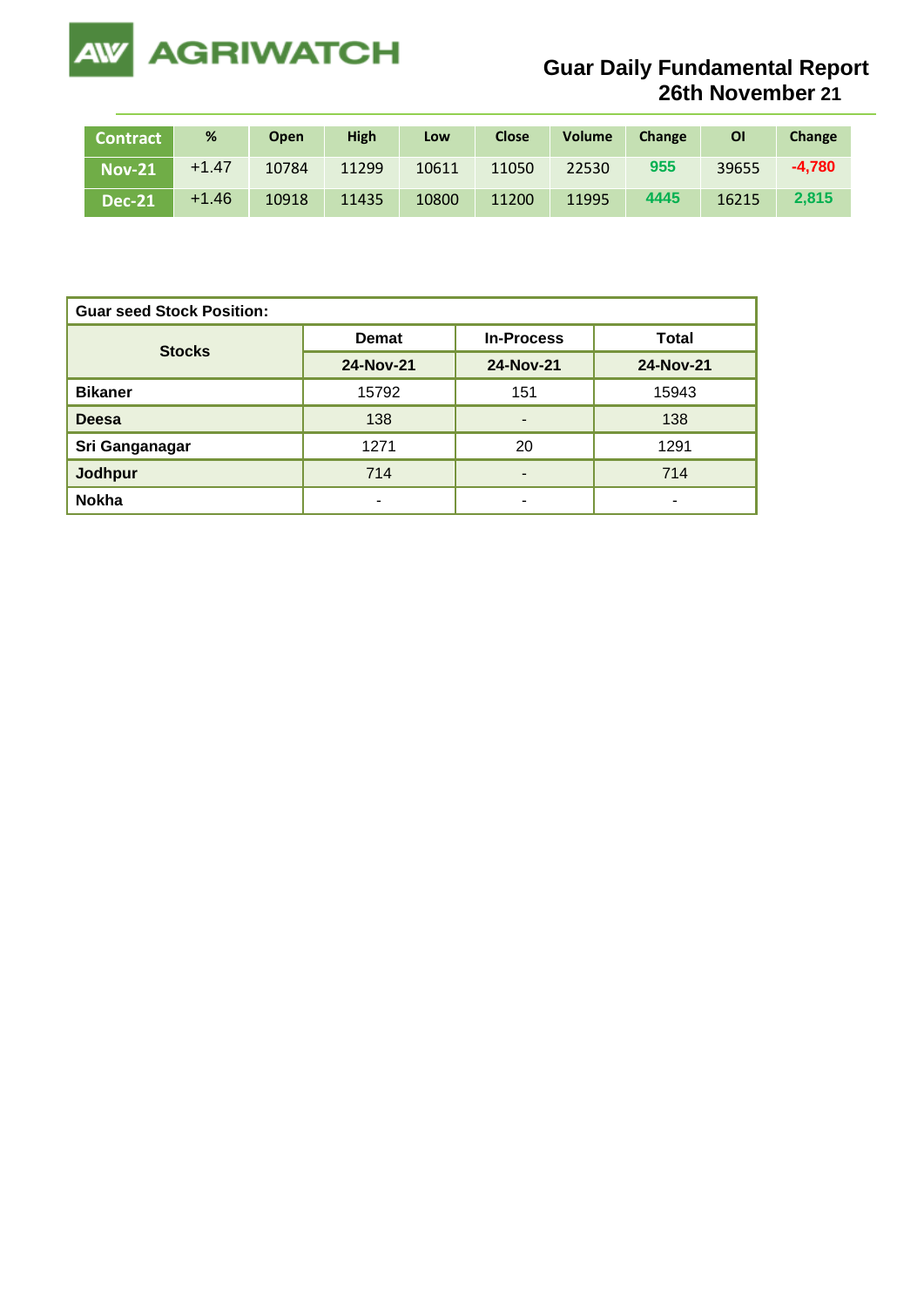

| <b>Guar Gum Stock Position:</b> |                |                              |                  |
|---------------------------------|----------------|------------------------------|------------------|
| <b>Stocks</b>                   | <b>Demat</b>   | <b>In-Process</b>            | <b>Total</b>     |
|                                 | 24-Nov-21      | 24-Nov-21                    | <b>24-Nov-21</b> |
| <b>Deesa</b>                    | 120            | $\qquad \qquad \blacksquare$ | 120              |
| <b>Bikaner</b>                  | 3507           | $\overline{\phantom{0}}$     | 3507             |
| Jodhpur                         | 14163          | 65                           | 14228            |
| <b>Nokha</b>                    | 4268           | 95                           | 4363             |
| <b>Sri Ganganagar</b>           | 90             | $\overline{a}$               | 90               |
|                                 |                |                              | <b>25-Nov-21</b> |
| <b>Churi and Korma Prices:</b>  |                |                              | 25-Nov-21        |
| <b>Commodity</b>                | <b>Center</b>  |                              | Rs./75 kg.       |
| Churi                           | Jodhpur        |                              | 2422.5           |
| <b>Korma</b>                    | Jodhpur        |                              | 3735             |
| Churi                           | Sri Ganganagar |                              | <b>NA</b>        |
| <b>Korma</b>                    | Sri Ganganagar |                              | <b>NA</b>        |

| <b>Guar Export Prices:</b>         | 25-Nov-21                   | 25-Nov-21     |               |
|------------------------------------|-----------------------------|---------------|---------------|
|                                    | Variety                     | Value (Rs/Kg) | Value (\$/MT) |
| <b>Guargum/Split (Mundra Port)</b> |                             | <b>NR</b>     | <b>NR</b>     |
| <b>Guargum Powder</b>              | 200 Mesh 5000<br><b>CPS</b> | <b>NR</b>     | <b>NR</b>     |
|                                    | 200 Mesh 3500<br><b>CPS</b> | <b>NR</b>     | <b>NR</b>     |
| <b>Guargum Meal</b>                | Meal 40%                    | <b>NR</b>     | <b>NR</b>     |
|                                    | Meal 50%                    | <b>NR</b>     | <b>NR</b>     |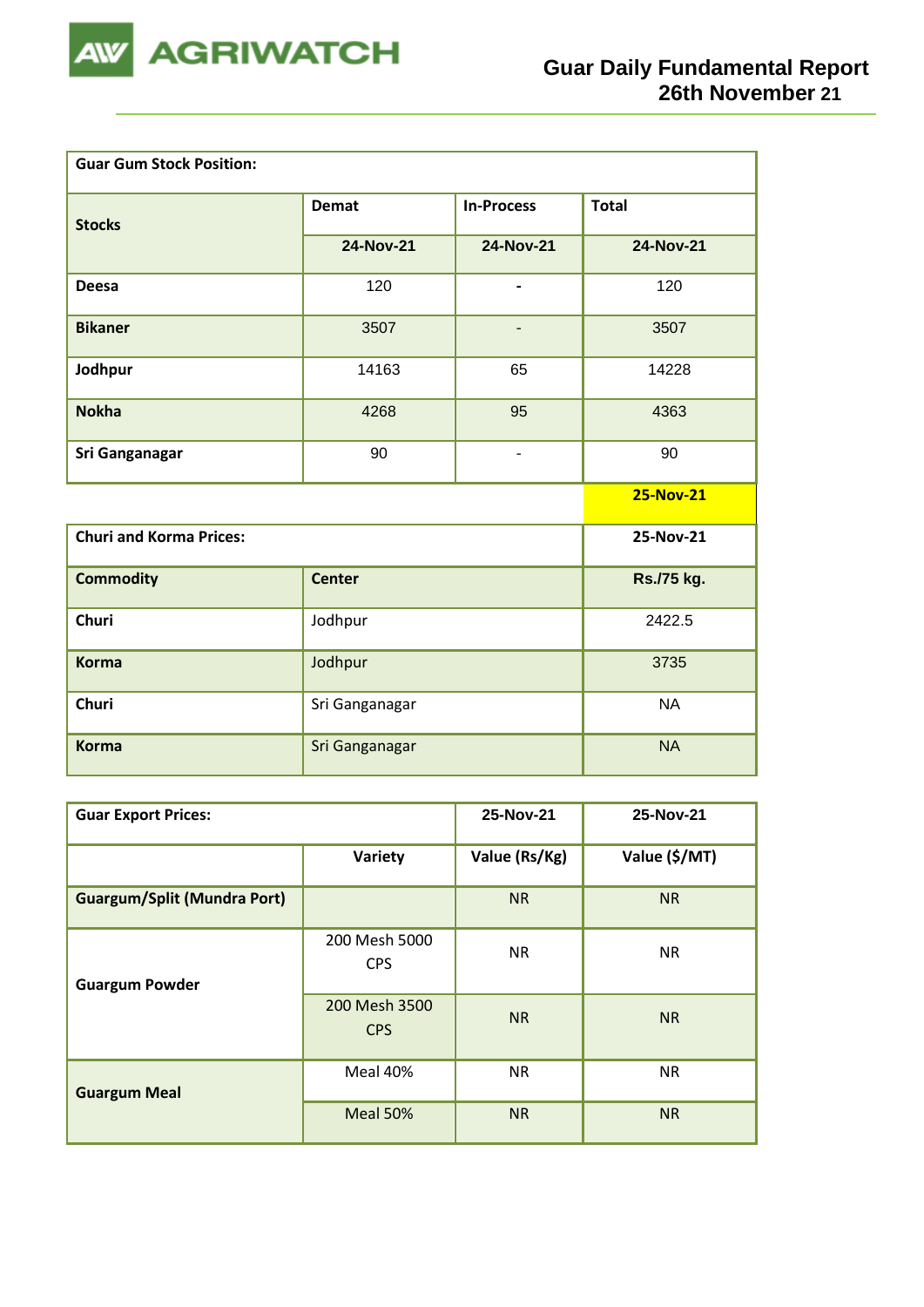

| <b>Guar seed EDD:</b> |                          |                          |                          |                          |           |
|-----------------------|--------------------------|--------------------------|--------------------------|--------------------------|-----------|
|                       | 10-Dec-21                | 01-Jan-21                | 10-Feb-22                | 10-Mar-22                | 10-Apr-22 |
| <b>Bikaner</b>        | 200                      | 1582                     | 502                      | 40                       | 20        |
| <b>Deesa</b>          | $\overline{\phantom{0}}$ | $\overline{\phantom{0}}$ | ٠                        | $\overline{\phantom{a}}$ |           |
| Sri Ganganagar        | 30                       | $\overline{\phantom{a}}$ |                          |                          |           |
| Jodhpur               | $\overline{\phantom{0}}$ | $\overline{\phantom{0}}$ | $\overline{\phantom{a}}$ | $\overline{\phantom{a}}$ | -         |
| <b>Nokha</b>          |                          | $\overline{\phantom{0}}$ | ٠                        | -                        | -         |

| <b>Guar Gum EDD:</b> |                          |                          |                          |           |                          |  |  |
|----------------------|--------------------------|--------------------------|--------------------------|-----------|--------------------------|--|--|
|                      | 10-Dec-21                | 01-Jan-21                | 10-Feb-22                | 10-Mar-22 | 10-Apr-22                |  |  |
|                      |                          |                          |                          |           |                          |  |  |
| Deesa                | $\overline{\phantom{a}}$ | $\overline{\phantom{0}}$ | $\overline{\phantom{a}}$ | -         | $\overline{\phantom{a}}$ |  |  |
| <b>Bikaner</b>       | 50                       | 751                      | 74                       | 596       | $\overline{\phantom{a}}$ |  |  |
| Jodhpur              | 1138                     | 80                       | 313                      | 546       | 690                      |  |  |
| <b>Nokha</b>         | 244                      | 200                      | 339                      | 249       | 389                      |  |  |
| Sri Ganganagar       | -                        | $\overline{a}$           | 10                       | -         | 30                       |  |  |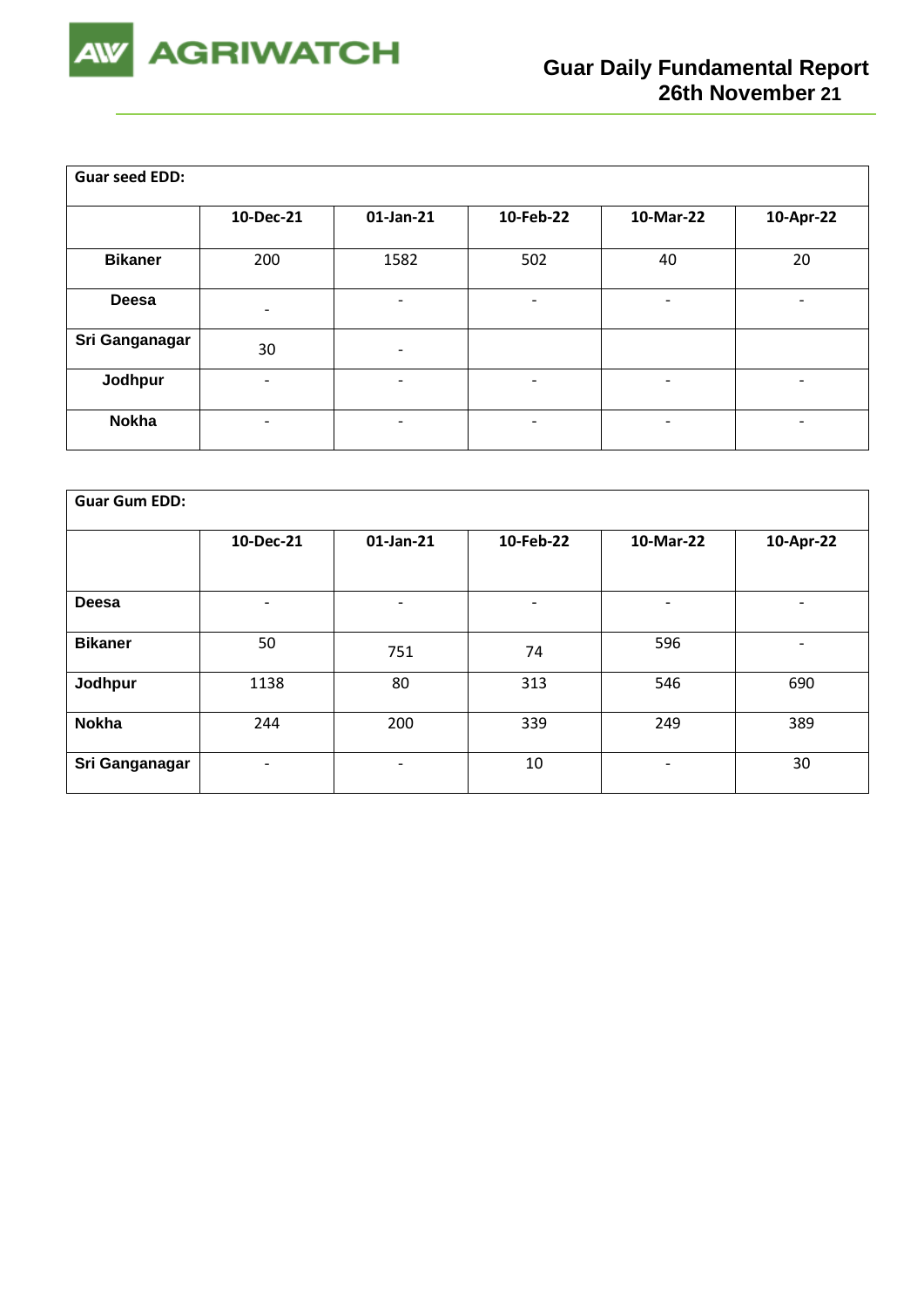

| <b>Guar Seed Prices at Key Spot Markets:</b> |                    |                           |                        |                      |                              |  |  |
|----------------------------------------------|--------------------|---------------------------|------------------------|----------------------|------------------------------|--|--|
| <b>Commodity</b>                             |                    |                           | <b>Prices (Rs/Qtl)</b> |                      |                              |  |  |
| <b>Guar Seed</b>                             | <b>District</b>    | <b>Centre</b>             | <b>25-Nov-</b><br>21   | <b>24-Nov-</b><br>21 | <b>Change</b>                |  |  |
|                                              | Jodhpur            | Jodhpur (Loose)           | 5800                   | 5700                 | 100                          |  |  |
|                                              |                    | Jodhpur(Delivery)         | 6090                   | 5985                 | 105                          |  |  |
|                                              |                    | Sri-Ganganagar(Loose)     | 6075                   | 6050                 | 25                           |  |  |
|                                              |                    | Sri-Ganganagar (Delivery) | 6225                   | 6200                 | 25                           |  |  |
|                                              | Sri-Ganganagar     | Rawla (Loose)             | 6000                   | 6000                 | <b>Unch</b>                  |  |  |
|                                              |                    | Gharsana (Loose)          | <b>NR</b>              | <b>NR</b>            | $\blacksquare$               |  |  |
|                                              |                    | Raisinghnagar (Loose)     | <b>NR</b>              | <b>NR</b>            |                              |  |  |
|                                              |                    | Bikaner (Loose)           | 5900                   | 5900                 | <b>Unch</b>                  |  |  |
|                                              |                    | <b>Bikaner (Delivery)</b> | 6195                   | 6195                 | <b>Unch</b>                  |  |  |
|                                              |                    | Nokha(Loose)              | 5900                   | 5850                 | 50                           |  |  |
| Rajasthan                                    | <b>Bikaner</b>     | Nokha (Delivery)          | 6195                   | 6143                 | 53                           |  |  |
|                                              |                    | Khajuwala (Loose)         | 6000                   | 6000                 | <b>Unch</b>                  |  |  |
|                                              |                    | Khajuwala (Delivery)      | 6300                   | 6300                 | <b>Unch</b>                  |  |  |
|                                              |                    | Lunkaransar (Loose)       | 6000                   | 5900                 | 100                          |  |  |
|                                              |                    | Hanumangarh (Loose)       | 6100                   | 6100                 | <b>Unch</b>                  |  |  |
|                                              | Hanumangarh        | Hanumangarh (Delivery)    | 6405                   | 6405                 | <b>Unch</b>                  |  |  |
|                                              |                    | Nohar (Loose)             | <b>NR</b>              | <b>NR</b>            | $\blacksquare$               |  |  |
|                                              |                    | Pilibanga (Loose)         | 6050                   | 6000                 | 50                           |  |  |
|                                              | <b>Nagaur</b>      | Nagaur (Loose)            | <b>NR</b>              | <b>NR</b>            | $\blacksquare$               |  |  |
|                                              | <b>Churu</b>       | Churu (Delivery)          | <b>NR</b>              | <b>NR</b>            | $\blacksquare$               |  |  |
|                                              | <b>Alwar</b>       | Alwar (Loose)             | <b>NR</b>              | <b>NR</b>            | $\qquad \qquad \blacksquare$ |  |  |
|                                              | <b>Hisar</b>       | Adampur (Loose)           | 5800                   | 5700                 | 100                          |  |  |
|                                              |                    | Adampur (Delivery)        | 6090                   | 5985                 | 105                          |  |  |
|                                              | <b>Bhiwani</b>     | Bhiwani (Delivery)        | 6125                   | 6075                 | 50                           |  |  |
|                                              |                    | Siwani (Loose)            | 6000                   | 6050                 | $-50$                        |  |  |
| Haryana                                      |                    | Sirsa (Loose)             | 5800                   | 5700                 | 100                          |  |  |
|                                              | <b>Sirsa</b>       | Dhabwali (Loose)          | <b>NR</b>              | <b>NR</b>            | ۰                            |  |  |
|                                              |                    | Dhabwali (Delivery)       | <b>NR</b>              | <b>NR</b>            | $\blacksquare$               |  |  |
|                                              |                    | Ellanabad (Loose)         | <b>NR</b>              | <b>NR</b>            | ۰                            |  |  |
|                                              | Fatehabad          | Fatehabad (Loose)         | 5900                   | 5900                 | <b>Unch</b>                  |  |  |
|                                              | <b>Banaskantha</b> | Deesa (Loose)             | <b>NA</b>              | NA                   |                              |  |  |
| Gujarat                                      | Patan              | Patan (Loose)             | <b>NA</b>              | 5835                 | $\qquad \qquad \blacksquare$ |  |  |
|                                              | Rajkot             | Rajkot (Loose)            | 5590                   | 5725                 | $-135$                       |  |  |
|                                              | Jamnagar           | Dhrol (Loose)             | <b>NA</b>              | <b>NA</b>            | $\blacksquare$               |  |  |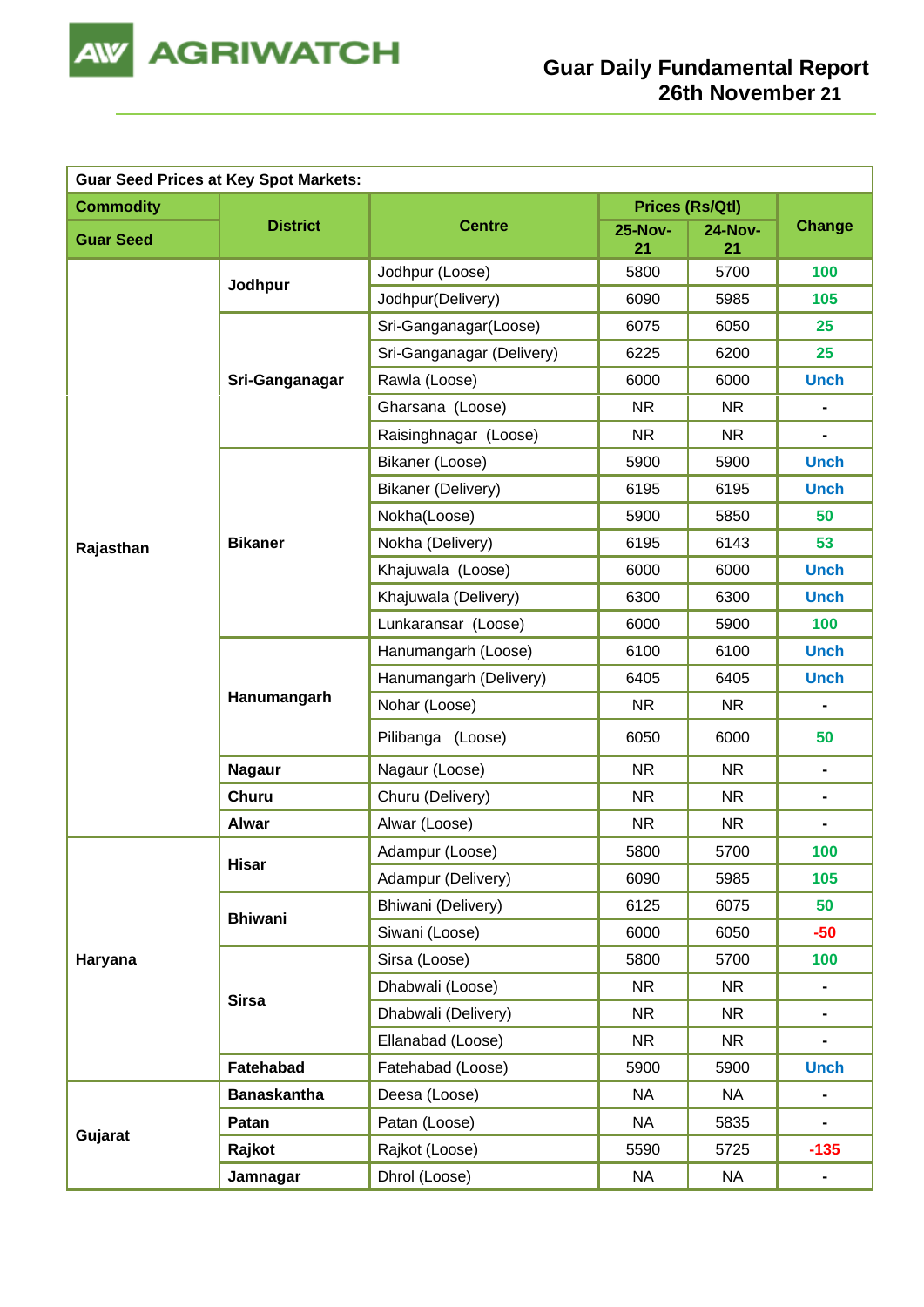

## **Guar Daily Fundamental Report 26th November 21**

| <b>Madhya Pradesh</b> | <b>Gwalior</b><br>Dabra (Loose) |                 | <b>NR</b> | NR.       |                |  |  |  |  |
|-----------------------|---------------------------------|-----------------|-----------|-----------|----------------|--|--|--|--|
| <b>Guar Gum</b>       |                                 |                 |           |           |                |  |  |  |  |
| Rajasthan             | Jodhpur                         | Jodhpur         | 11200     | 11150     | 50             |  |  |  |  |
|                       | <b>Alwar</b>                    | Alwar           | <b>NR</b> | <b>NR</b> |                |  |  |  |  |
|                       | Hanumangarh                     | Nohar           | <b>NR</b> | <b>NR</b> | $\blacksquare$ |  |  |  |  |
|                       | <b>Bhiwani</b>                  | Bhiwani         | 12600     | 12400     | 200            |  |  |  |  |
|                       |                                 | <b>Sirsa</b>    | 11300     | 11200     | 100            |  |  |  |  |
| Haryana               | <b>Sirsa</b>                    | <b>Dhabwali</b> | <b>NR</b> | <b>NR</b> | $\blacksquare$ |  |  |  |  |
|                       |                                 | Ellanabad       | <b>NR</b> | <b>NR</b> | $\blacksquare$ |  |  |  |  |
|                       | Fatehabad                       | Fatehabad       | 11300     | 11500     | $-200$         |  |  |  |  |

| <b>Guar Seed Arrivals in Key Centers</b> |                    |                |                      |                            |                              |  |  |
|------------------------------------------|--------------------|----------------|----------------------|----------------------------|------------------------------|--|--|
| <b>Commodity</b>                         |                    |                |                      | <b>Arrivals (Quintals)</b> |                              |  |  |
| <b>Guar Seed</b>                         | <b>District</b>    | <b>Centre</b>  | <b>25-Nov-</b><br>21 | <b>24-Nov-</b><br>21       | <b>Change</b>                |  |  |
|                                          | Jodhpur            | Jodhpur        | 40                   | 25                         | 15                           |  |  |
|                                          |                    | Sri-Ganganagar | 1200                 | 1000                       | 200                          |  |  |
|                                          |                    | Rawla          | 80                   | 100                        | $-20$                        |  |  |
|                                          | Sri-Ganganagar     | Gharsana       | <b>NR</b>            | <b>NR</b>                  | $\blacksquare$               |  |  |
|                                          |                    | Raisinghnagar  | <b>NR</b>            | <b>NR</b>                  |                              |  |  |
|                                          |                    | <b>Bikaner</b> | 1500                 | 1000                       | 500                          |  |  |
|                                          | <b>Bikaner</b>     | Nokha          | 1000                 | 1000                       | <b>Unch</b>                  |  |  |
| Rajasthan                                |                    | Khajuwala      | 150                  | 200                        | $-50$                        |  |  |
|                                          |                    | Lunkaransar    | 500                  | 600                        | $-100$                       |  |  |
|                                          | Hanumangarh        | Hanumangarh    | 80                   | 150                        | $-70$                        |  |  |
|                                          |                    | Nohar          | <b>NR</b>            | <b>NR</b>                  | $\qquad \qquad \blacksquare$ |  |  |
|                                          |                    | Pilibanga      | 150                  | 60                         | 90                           |  |  |
|                                          | <b>Nagaur</b>      | Nagaur         | <b>NR</b>            | <b>NR</b>                  | $\blacksquare$               |  |  |
|                                          | <b>Churu</b>       | Churu          | <b>NR</b>            | <b>NR</b>                  | $\blacksquare$               |  |  |
|                                          | Alwar              | Alwar          | <b>NR</b>            | <b>NR</b>                  | $\blacksquare$               |  |  |
|                                          | <b>Hisar</b>       | Adampur        | 500                  | 700                        | $-200$                       |  |  |
|                                          | <b>Bhiwani</b>     | <b>Bhiwani</b> | 400                  | 600                        | $-200$                       |  |  |
|                                          |                    | Siwani         | 50                   | <b>NA</b>                  |                              |  |  |
| Haryana                                  |                    | <b>Sirsa</b>   | 800                  | 500                        | 300                          |  |  |
|                                          | <b>Sirsa</b>       | Dhabwali       | <b>NR</b>            | <b>NR</b>                  | $\blacksquare$               |  |  |
|                                          |                    | Ellanabad      | <b>NR</b>            | <b>NR</b>                  | $\blacksquare$               |  |  |
|                                          | Fatehabad          | Fatehabad      | 800                  | 50                         | 750                          |  |  |
|                                          | <b>Banaskantha</b> | Deesa          | <b>NA</b>            | <b>NA</b>                  | $\qquad \qquad \blacksquare$ |  |  |
| Gujarat                                  | Patan              | Patan          | <b>NA</b>            | 56                         | $\qquad \qquad \blacksquare$ |  |  |